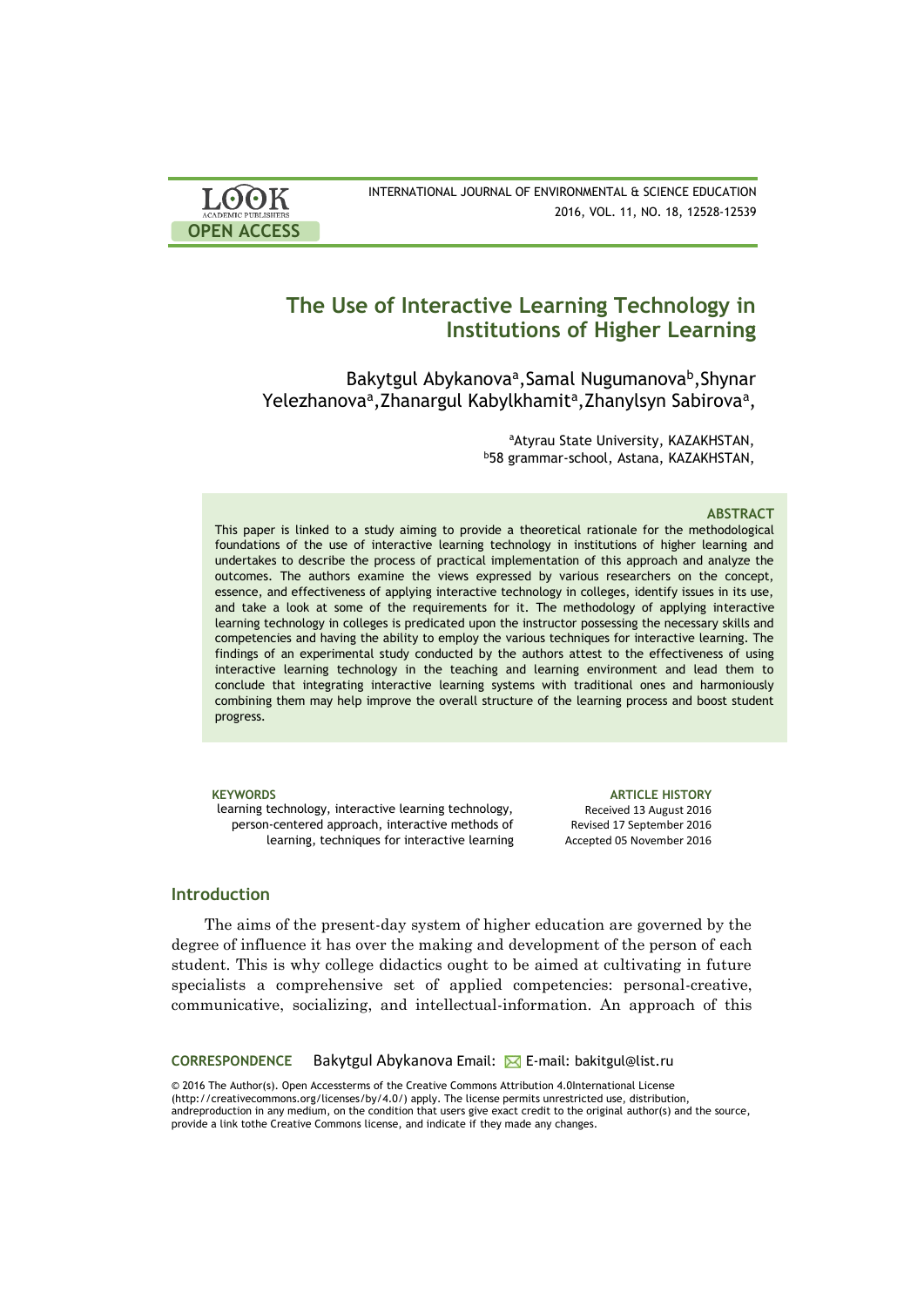kind is expected to help augment the technological aspect of the learning process in college.

There are a number of reasons urging the development and application of innovative pedagogical, especially interactive, technology in college student learning. Firstly, it is the need to implement a systemic-activity, personcentered approach with a view to not just systematizing the actions of all participants in the learning process but also providing them with a personallysignificant direction in which to act. Secondly, the time has come to replace the rather tenuous way of passing along knowledge verbally with a more active means of learning. Thirdly, it has become crucial to be able to foresee the possible outcomes of the learning process, avoid negative consequences, and design a positive guaranteed result, which requires a seamless technological chain of actions with proper forms, means, methods, and techniques in place underlying instructor and student interaction (Burkhanova & Rodionova, 2012).

An analysis of scholarly research (Panina & Vavilova, 2008; Nikishina, 2007; Panfilova, 2009) indicates that, amid a changing educational paradigm in college, it is definitely pays to make a shift to some novel learning technology (including interactive) that is oriented toward the personal development and self-development of each participant in the learning process, including both the instructor and the student (Shevchenko, Guseva, & Lebedeva, 2009).

The way the word "interactive" is defined in most dictionaries implies acting upon or in close relation with each other. So, essentially, interaction is about all participants engaging actively in some sort of give-and-take (Gavronskaya, 2008).

Interactivity in learning could be construed as a capacity for interacting and learning by way of conversation, dialogue, or action. Thus, literally speaking, we could term "interactive" a method whereby the learner is viewed as a participant expected to perform certain actions. He acts as not only a listener or an observer but takes an active part in what is going on and, thus, basically, appears to actually be a driving force behind it all happening (Suvorova, 2001).

Scholar S.S. Kashlev regards as interactive the types of technology that have students engage in active interaction in class, implying that by offering a personal contribution to the common cause in class each participant will have the chance to gain some new knowledge through organizing collective activity, starting at the level of 2–3 individuals interacting and progressing to wider interaction among many (Kashlev, 2011).

In the authors' view, interactive learning is about students assimilating information by way of real-world, intensive learning, as opposed to dull cramming of "dead" information  $-$  it is a hyperactive social process wherein the student is not just a learner but is someone who actually *creates* "living" information, being led by the teacher down the right path to getting the best results, based on the harmonious assimilation of knowledge that is in demand in present-day society.

At the same time, the student and the teacher act as equal subjects of the learning process. Their interaction is devoid of dominance, in thought or viewpoint, by one participant over another and factors in the specific experience one possesses and its practical application. A model of this kind implies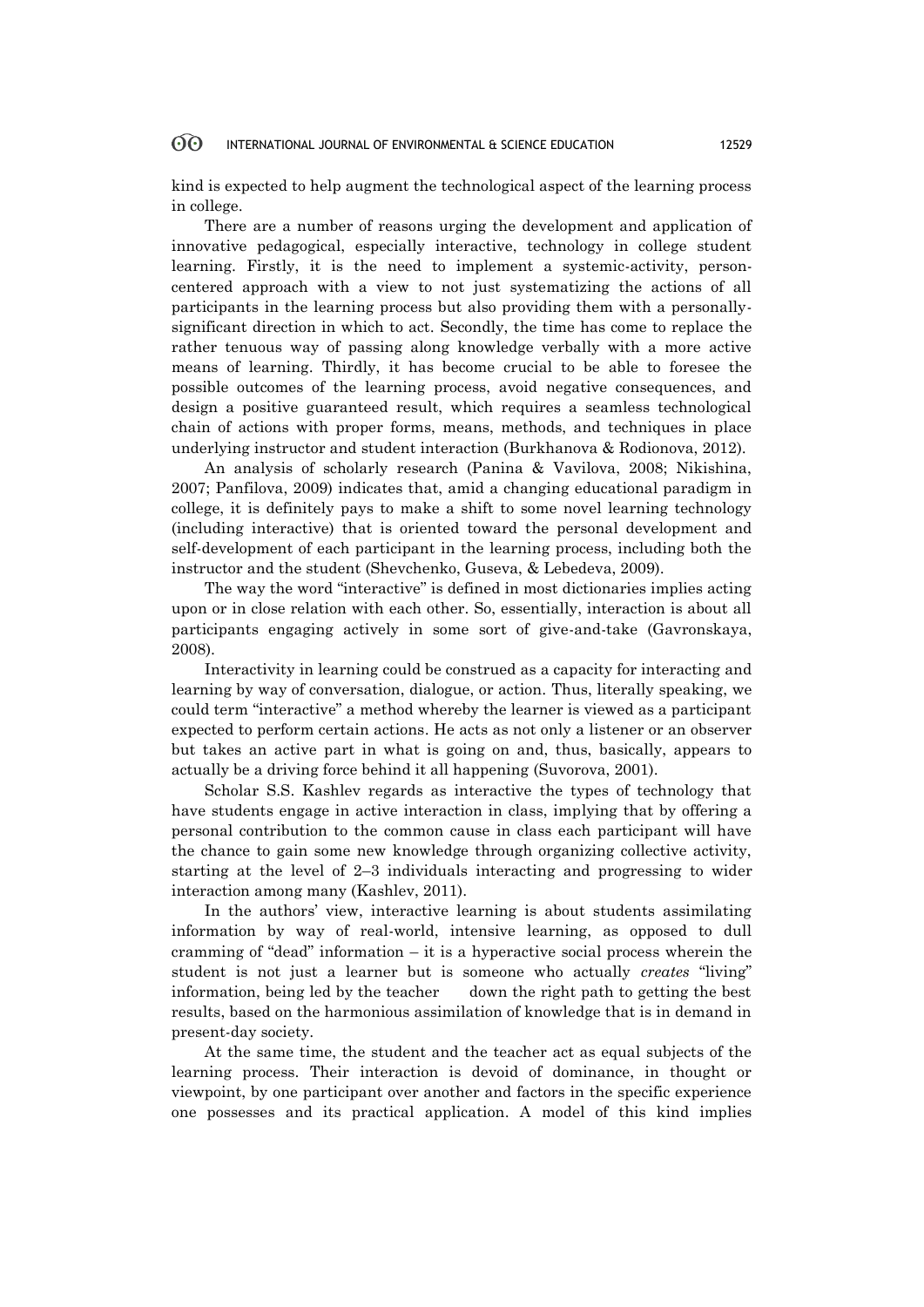continual communication between the instructor and students and that among the latter. In the end, we have a scenario where all members of a team are engaged in communication with each other (Stupina, 2009) [9].

Interactive learning is advantageous as it helps establish a friendly atmosphere among the participants and have them connect with each other, helps boost learner self-reliance and self-assurance, has the instructor encourage students towards working together, enables learners to overcome the fear of a language barrier, helps mitigate authoritarian teacher rule, keeps everyone engaged in activity, assists low-achieving students, and has participants make an active and continual use of the knowledge and experience gained earlier (Klarin, 2000).

The effectiveness of interactive technology depends on how well it factors in the personal characteristics of each subject of the learning process and the prospects for their development. Hence the priority of subject-oriented learning versus information-based. The use of person-centered technology implies changes in the teacher and student position aimed at the democratization of their relations, which will be conducive to the actualization of the student's personal functions, facilitate his professional self-development, and help create the right conditions for his self-actualization (Gushchin, 2012).

Of great importance is the instructor's skill level. The instructor will be creative and innovative only when he is aware of himself as not just a teacher, someone who carries certain information, but also a research scientist, someone who is expected to be good at not just answering questions but also asking them and encouraging students to come up with the answer on their own (Vetrov, 2012).

The most common interactive methods currently employed in college are: skill workshops, case problems, master classes, press conferences, testing, the case method, learning through play, round tables, multimedia lectures and practicals, and electronic study guides. Lecture classes and practicals mostly employ individual hand-out materials and video, audio, and computer equipment (for conducting focus groups). All this helps cultivate the professional potential of future specialists. Students prepare scientific papers which they present at conferences, defend term-papers and diploma papers, and develop presentations of their work based on information-communications technology. Lately there has been wider use of business roleplay as part of the learning process.Business roleplay is an interactive form of learning that facilitates boosts in student learning-cognitive activity, for, in modeling managerial, economic, psychological, and pedagogical situations, students not only strive to personally engage in problem-solving but can also encourage their fellow students to do the same (Gulakova & Kharchenko, 2013).

Despite the fact that there has been sufficient research into the use of interactive learning technology in college, there still are a few thorny issues remaining concerning the practical use of interactive learning methods and techniques as part of seminar classes with smaller groups of learners.

In the authors' view, the following factors need to be taken into account to ensure that smaller groups are industrious and the individual actions of each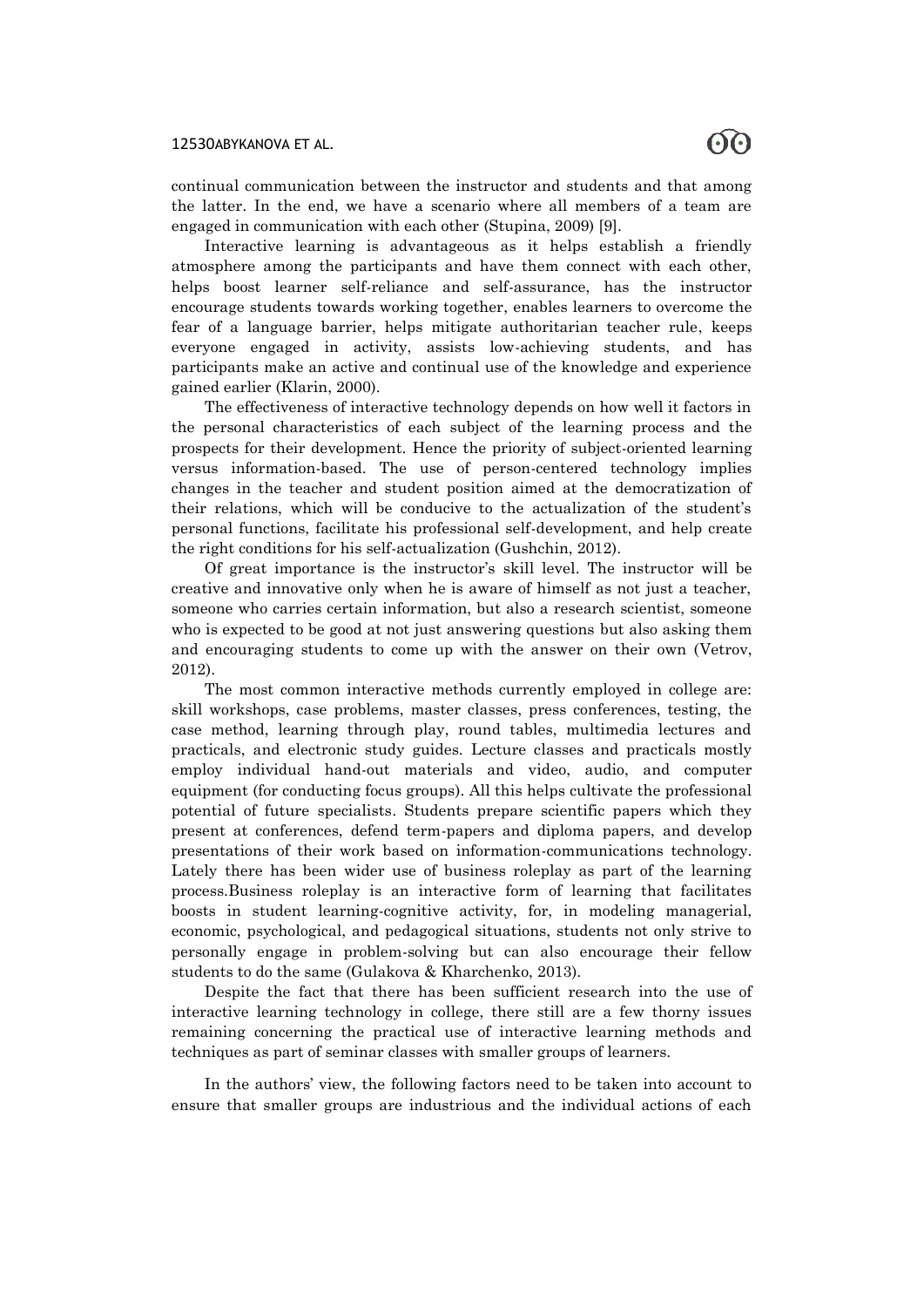participant are integrated into the collective activity of the group subject of learning:

the psychological compatibility of students;

one's learning potential, interests, and propensities;

the optimum combination of the pair-group, collective, and individual forms of work.

the degree of orientation of interactive technology toward the education/bringing-up process.

The authors expect that adhering to the above set of factors in tandem with employing techniques for interactive learning, will help achieve tangible boosts in the effectiveness of the educational process and the caliber of student knowledge.

### **Methods**

In implementing interactive learning, one may want to follow a certain set of requirements which if failed to be adhered to may result in limited efficiency gains (Korotkova, 2015). Several such requirements are exemplified below.

1. It pays to conduct an introductory class to give the students an idea of what interactive technology is about and provide an insight into some of the methods that will be employed in class, using which may alter the usual style of learning. This class can be used to try to explain to one the essence of interactive learning and go over the basic rules of how to use it working in smaller groups and the collective as a whole. Such rules can be as follows:

1) The opinion of each participant is important to the rest, and he ought to be heard out by all means.

2) No one should be scared to speak up, even if his views do not coincide with the majority opinion.

3) All participants in interactive learning are partners, not opponents.

4) It pays to discuss what the person says, not the person himself.

5) Each participant is expected to think things up and over and then express his thoughts to the rest, rather than being a mere observer of the way others are doing it.

6) One should speak in an articulate, legible, and attractive manner.

7) It pays to be able to not only express your own thoughts but hear others out as well.

8) Try to put forward and assert only ideas and views that are wellfounded.

2. At the initial stages of implementing interactive methods of learning, it makes sense to form groups of 5–6 students.

3. In forming these student groups, you need to factor in both their personal desires and their degree of readiness for completing the assignment set for the group. Research indicates that heterogeneous groups are the most efficient to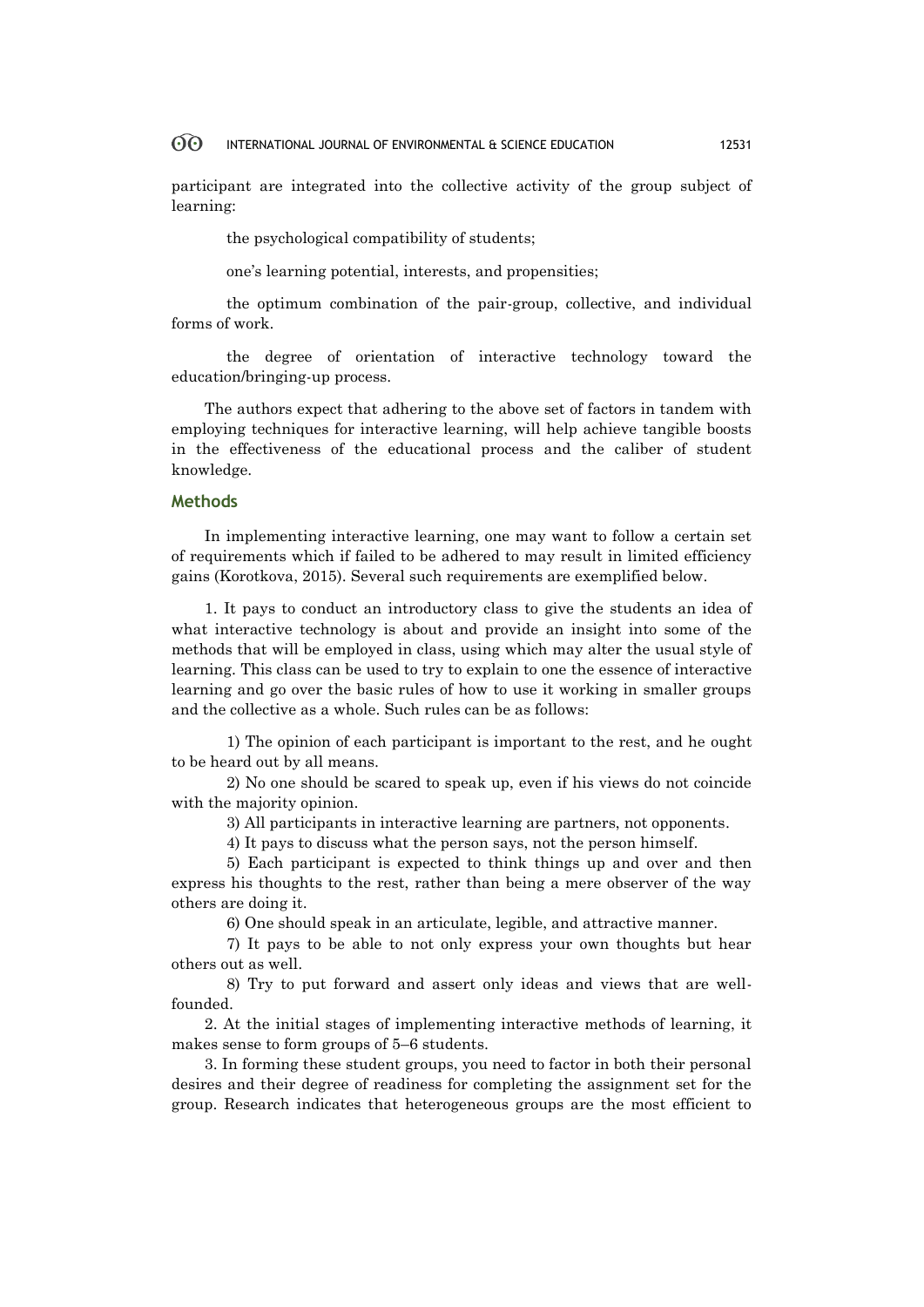

work with. This way, high-achieving students can assist and guide low-achieving ones.

4. Interactive learning cannot be implemented if the learning process lacks a friendly atmosphere within the team; it needs to be created and maintained continually.

5. Both the instructor and the student are expected to prepare scrupulously for each class.

Discussed below is one of the ways to apply interactive technology in a seminar class. Developed by the authors, it consists of several stages.

Stage 1. Organizational-reflexive (5–7 min.). Here, the instructor familiarizes the students with the class topic. It incorporates a brief introduction to the technology the class will be based on and involves the reflexive tuning-up of students for the activity process through the collective formulation and writing-down of specific rules for the proper conduct of class using the "open mike" technique.

The "open mike" technique is used to enable the collective establishment of activity rules that will be followed during the class. Students are asked to use an imaginary microphone (it can be a marker pen) to formulate a requirement for the desired conduct of the students and teacher as part of a group activity involving collective discussion of the class topic. These sentences are written down on a separate blackboard (or a large sheet of paper), and, in the event someone violates the rules during the class, the instructor is expected to note that down and "fine" the offender.

Stage 2. Motivational (5–7 min.). Actuating motivation for activity. Research attests that increased positive motivation can help compensate for a student's lack of knowledge, competencies, and skills. The effect from the activity of even poorly prepared students will be much greater if they are provided, at the beginning of class, with the opportunity to formulate their own motives for activity. At the same time, student activity levels will be higher if the motives for their behavior are predicated on what they personally expect from taking part in the class. At this stage of the class, the instructor recommends that students motivate their activity using the "group expectations" technique.

Under the "group expectations" technique, the instructor splits the class into groups (5–6 students each) and puts forward the following general question for discussion – 'What do you expect from your today's activity?' The groups are given 2 minutes to come up with the answer. All student wishes are written down.

One then writes on the blackboard (or a large sheet of paper) the key message point conveyed during the activity, "I expect today's activity will… ". Group members then finish the sentence in writing with their personal suggestions, which can be anything from "…produce new work techniques", "…introduce some interesting information", "…provide me with the opportunity to have my say", or "...foster understanding" to "...result in a positive appraisal of my efforts". The instructor then concludes the stage by stating, "Therefore, the main objective of our joint activity is to… Let's direct all our efforts toward having our collective expectations met. We can now move on to the actual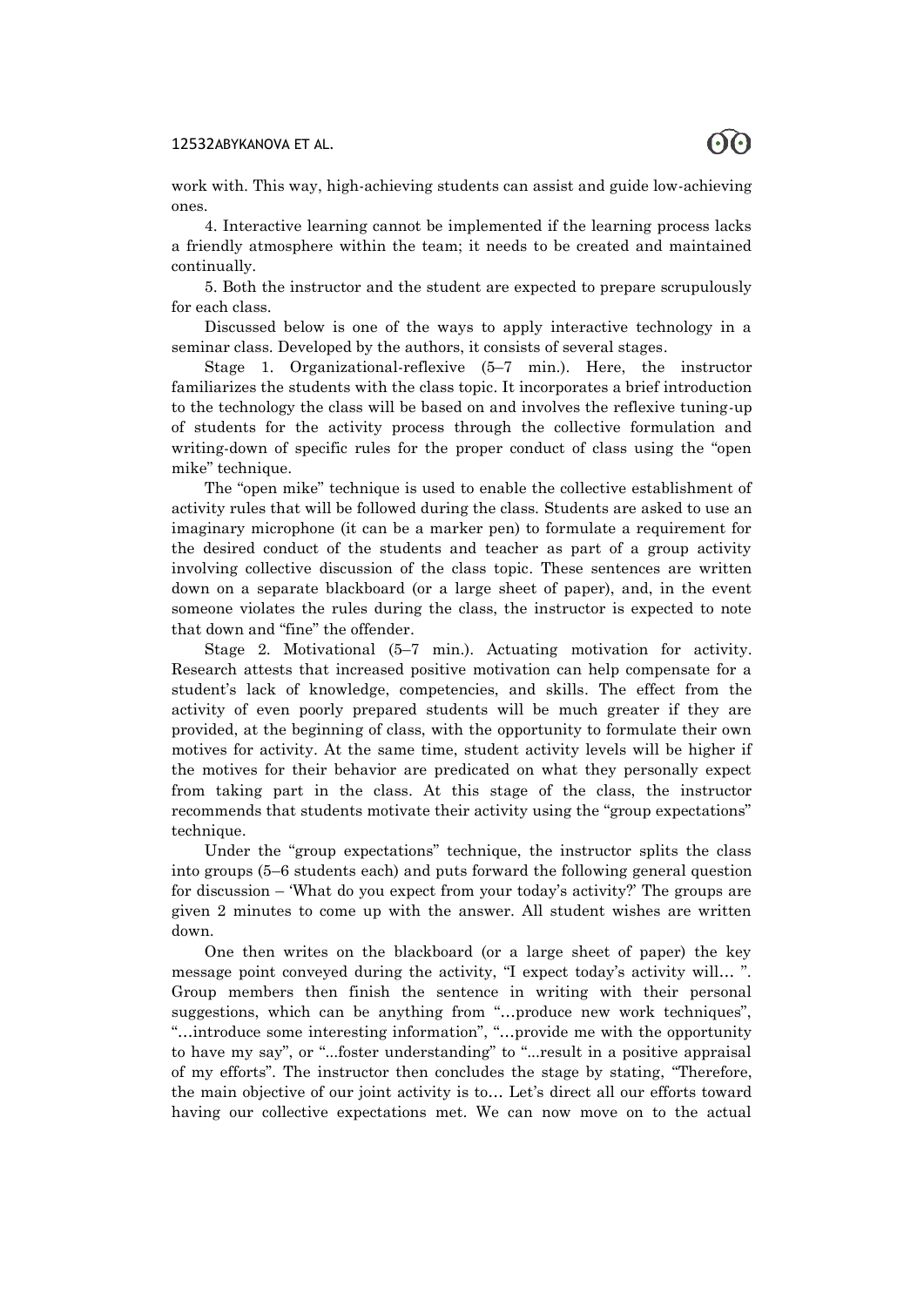exploration and discussion of the issues" (formulating the objective and plan for exploring the issues in groups).

Stage 3. Instructional-exploratory (50–60 min.). Using the "brainstorming" technique (5 min.) students in the groups identify the key issues for the subject, formulate them in the form of questions or problems (not a single sentence by a group member gets overlooked), take turns reading them aloud, discuss them, and identify new ones (based on the number of groups in the class). Then, using the "learn by teaching" technique, the instructor organizes group work on one of the issues identified.

Under the "learn by teaching" technique, the instructor appoints group readers. Here, the objective of each group member is to assist his group-mate in solving a problem. This part of the stage begins with the "immersion" technique, whereby the instructor suggests that students make use of the various study aids, like software, textbooks, monographs, personal notes, or support literature, to "immerse" themselves in the essence of the issue and try to identify the main thing one would like to tell the group reader about. Then, over the course of 1 minute each group member has to "tell", or "demonstrate", as much important information on the report's subject as possible to the group reader. This can be some of its content, major definitions, additional information, interesting facts, specific arguments, conceptual tenets, etc. The instructor arranges the group work in a circular fashion, and there is a time limit to follow: a group member on the reader's left speaks for 1 minute; then there is a 30-second pause (this time is used by the entire group to reflect on what they will do and say next and by the group reader to digest what he has just heard); then the next student engages in the same 1-minute-long activity, followed by a 1-minute pause, followed by a third student doing the same for 1 minute, etc. Subsequent to the initial in-group activity, the students move on to the discussion of the issues. The instructor organizes the activity in such a way that the readers take turns speaking on behalf of their group (5 min.), followed by members of their group supplying some additional remarks supplementing their report (1 min.), and only then the proceedings are turned over to students from other groups. Thus, the issue is discussed twice – in-group and in-class. Subsequently, each group rates the reader's performance, whilst the latter, in turn, assesses the "help" that has been extended by the group and rates the performance of each of its members.

The use of this method activates the student's cognitive self-reliance (striving and being able to think independently, being able to find your bearings in a new situation, express your thoughts in a clear, easy-to-understand, and concise manner, come up with an approach of your own to resolving an issue, think critically, reason independently, and be willing to help others enrich their array of competencies.

The authors' pedagogical experiment on the analysis of the effectiveness of applying interactive technology in a seminar class was conducted via an experimental and a control group of students in their third year of study majoring in the same field.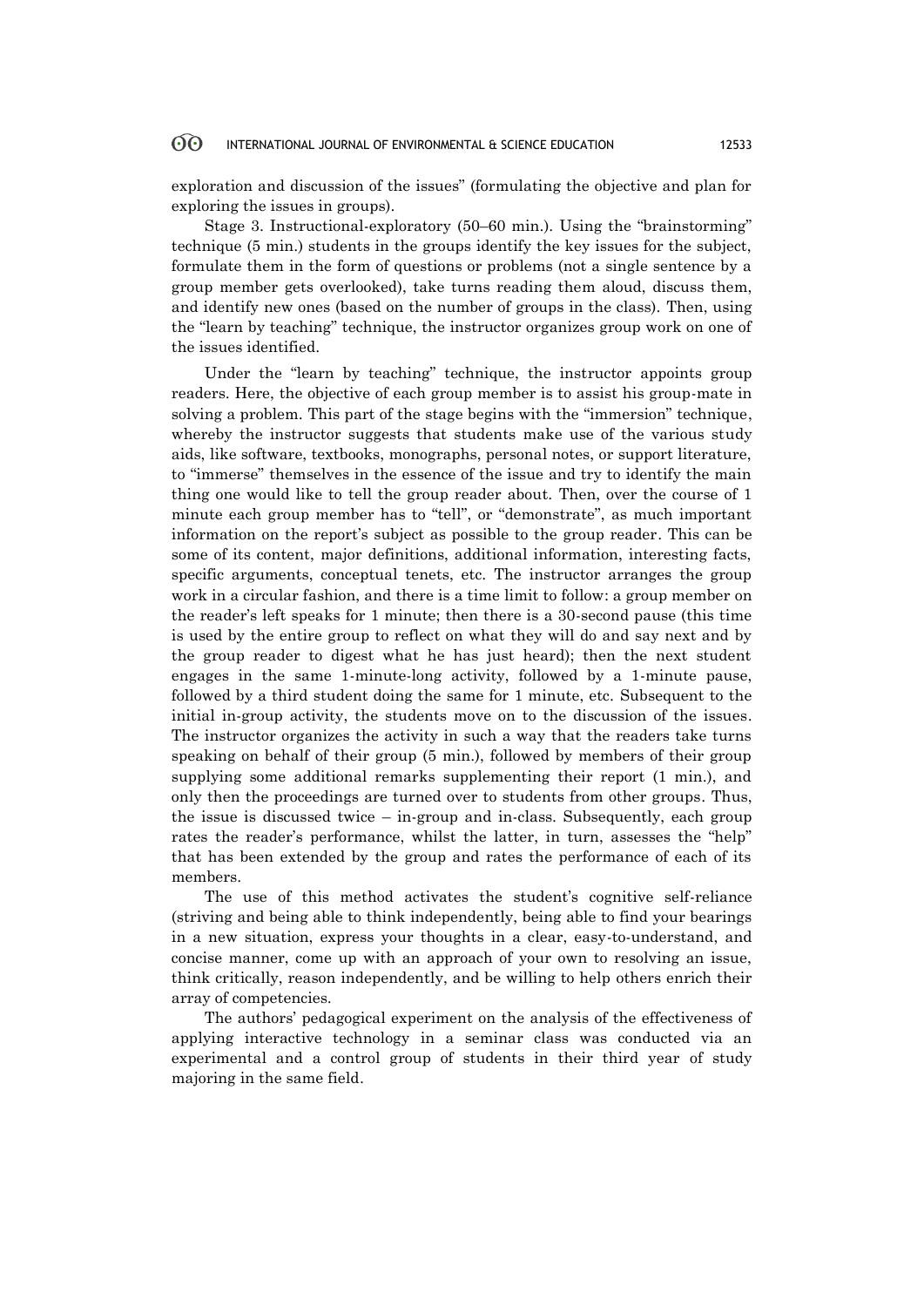

Interactive technology in a seminar class was implemented with the experimental group of students. These results were compared with those from working with the control group, which was not exposed to interactive technology, meaning that seminar classes for the latter were conducted using traditional methods of learning.

The experimental and control groups were compared using the following parameters.

Firstly, the authors assessed one's command of the material (on the information and personal levels) and one's mastery of the ways in which to engage in academic work, and one's ability to put together a comprehensive image of the object under study.

Secondly, the authors explored the change in the personal-conceptual attitude of those in the experimental group compared with that of their control group counterparts toward the study material and their own cognitive activity.

Thirdly, during the experiment the authors analyzed such personal indicators of the participants' performance as one's thinking ability and mental flexibility levels and one's self-appraisal. Assessing the change in thinking ability involved the use of a set of methodologies intended to determine the learner's ability to discern the essential attributes of objects and phenomena (the Identifying Essential Attributes methodology), identify the abstract relationships between objects (the Complex Analogies methodology), and construct logical linkages (gauging one's mental flexibility). The participants' self-appraisal was determined at the start and at the end of the experiment.

Thus, the authors conducted an integrated assessment of the effectiveness of using interactive technology from both a pedagogical and psychological standpoint.

The study results were assessed qualitatively and quantitatively by way of statistical processing of data using the Student criterion.

### **Results**

To start with, the authors attempted to determine student mastery of the study material by checking the knowledge levels in both groups, which turned out to be somewhat lower in the control group versus the experimental one. Those in the experimental group exhibited the higher number of assignments graded "A" and the lower number of poor grades received. The fact that those in the experimental group did better on the various types of assignments (e.g., testing the ability to discern consistent patterns and identify causes, solve exploratory problems using certain knowledge, or furnish examples matching a certain phenomenon) also testified to their in-depth and steadfast knowledge of the discipline.

Prior to the start of the experiment, the authors conducted an assessment of the students' thinking ability and self-appraisal levels. A comparison of the average indicators of student thinking ability and self-appraisal levels for each group indicated insignificant differences.

The results from questionnaire surveys indicated that at the outset of the experiment almost all participants listed their core discipline among their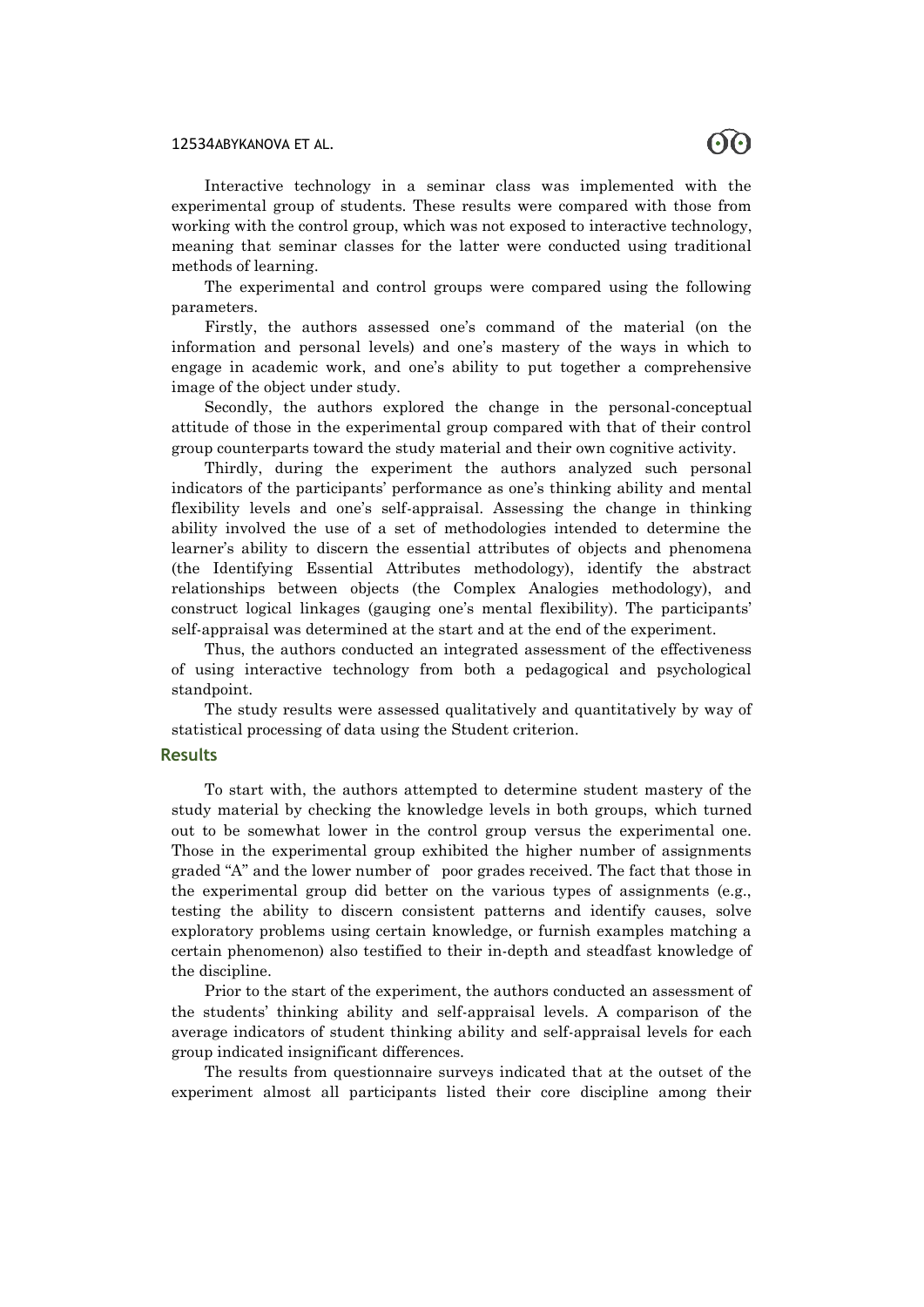preferred subjects. Virtually all participants had a high estimation of the significance of knowledge acquired in the subject to their future occupation.

Subsequent to the conduct of the experiment on applying interactive technology, a repeat diagnosis was conducted.

In conducting the experiment, authors utilized the following forms of control in relation to the experimental and control groups: practicals and tests. This knowledge control package was put together factoring in a body of knowledge and competencies on topics mastered as part of the core discipline.

In the repeat diagnostic experiment, student knowledge levels were assessed based on the outcomes of tests taken by the students, their performance in seminar classes, and author observations. The experimental group scored higher in these types of learning activity. The knowledge control results achieved by the experimental group versus the control one indicated that the study material is assimilated much faster and in a more cognizant and thorough manner when learners arrive at a truth through efforts of their own.

Students in the experimental group scored higher in tests than those in the control one throughout the independent research activity they were involved in. This fact substantiates that the use of interactive technology helps create the right pedagogical conditions conducive to proper student mastery of the discipline's knowledge system.

This inference was substantiated by the findings of a comparative analysis of tests taken by students in the experimental and control groups. It turned out that in taking the tests those in the experimental group relied a lot more on knowledge gained earlier. Their answers were more concise, better structured logically, and more reflective of the problem's essence. These students employed methods of solution that were most adequate to the problem and were more flexible and dynamic in using them.

A combination of the above results found reflection in specific changes in the academic progress of students in the experimental and control groups during the academic process.

Since the final grade is a sort of reflection of not just how well the student has mastered the subject but also his overall attitude toward, ability to stay focused on, and interest in the discipline, as well as the degree of formation of his motivation for learning it, it is possible to assert, on the strength of the above results, that the use of interactive methods of learning alongside traditional ones ensures boosts in all types of indicators.

The above-formulated inference is also substantiated in analyzing the change observed during the experiment in the indicator of both groups' members' activeness of participation in seminar classes.

Both groups took a test known as The Emotional Coloring of In-Class Situations. The outcomes for the experimental group, compared with those for the control one, proved to substantiate the above inferences. All members of the experimental group, as opposed to the control one, attested to experiencing positive emotions when working; 88.3% of them expressed a liking for solving problems in groups based on material covered and 72.4% attested to experiencing no negative emotions in performing any independent work. On all these indicators, the control group scored worse than the experimental one.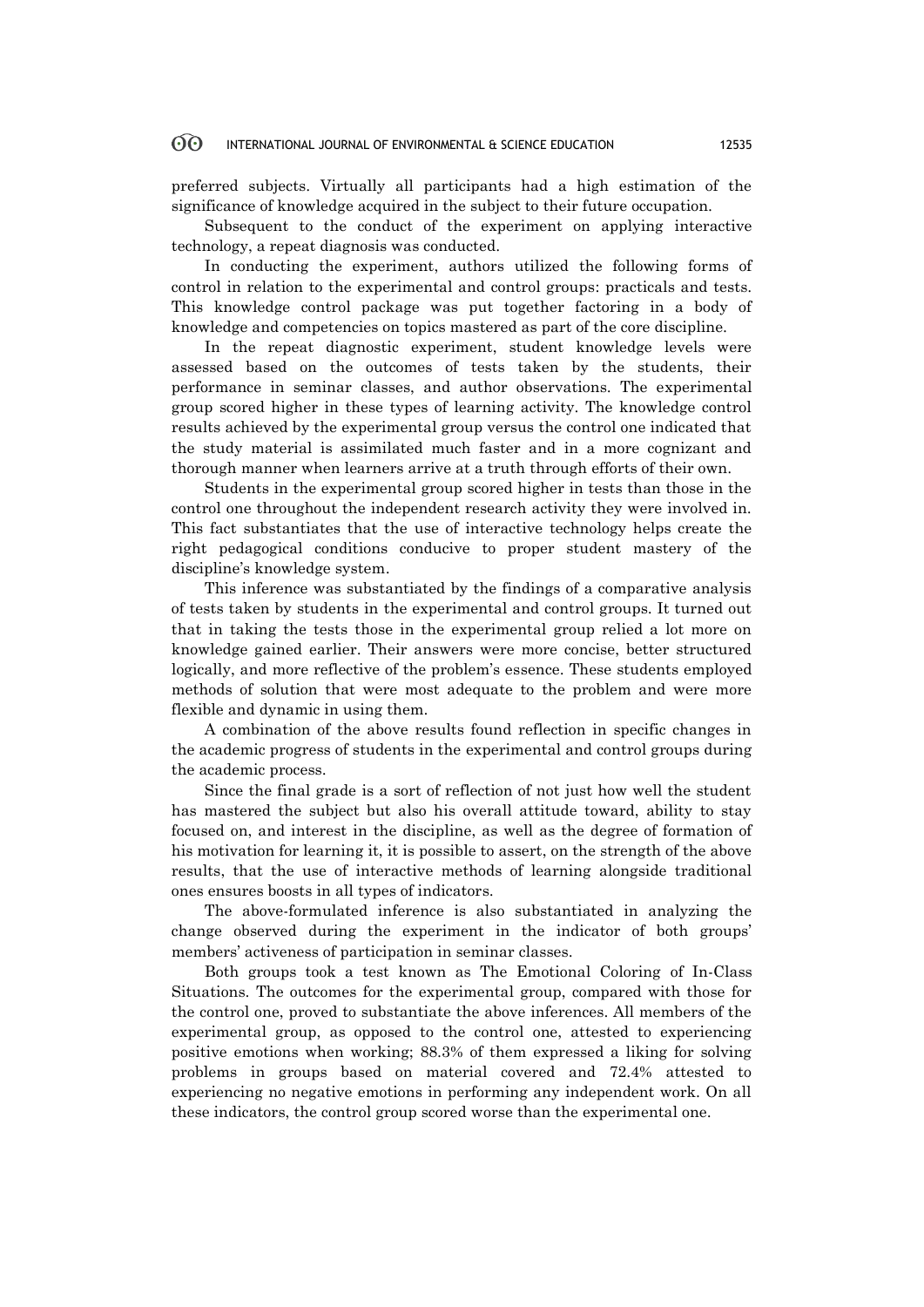Considering all of the above, it may be of interest to attempt to analyze the use of interactive technology in terms of changes in the level of communication between the students, their thinking abilities, and their self-appraisal. Comparing the outcomes for the experimental and control groups based on a survey of instructors indicated that by the end of the study the experimental group exhibited a much better situation in terms of the relations between students in all major respects, including the general cultural aspect, the interpersonal relations aspect, and the emotional aspect. Throughout, and as a result of, the experiment, the control group demonstrated no change in terms of emotional-psychological climate. The authors are convinced that these outcomes quite convincingly attest that the continual use of interactive technology may ensure the best emotional ambiance for students.

Equally important as an indicator of a personal nature that deals with one's success in learning, as well as one's ability to adapt into the environment and have a vision of the prospects for one's future development, is self-appraisal. The authors are convinced that learning ought to help develop an adequate selfappraisal, as an inflated, and especially a deflated one, may cause one to be incapable of coping with issues of a personal nature. Based on the findings of the repeat diagnostic experiment, it can be asserted with confidence that the use of interactive technology in the learning process, especially its continual use, helps to actually correct student self-appraisal along the way.

Thus, comparing the experimental and control groups indicates that the use of interactive technology may have a positive effect in terms of improvement in students' mastery of learning material, as well as a pronounced developmental and nurturing effect.

### **Discussion of results**

The major characteristics of interactive learning techniques to be employed in class include:

- the student's thinking process being actuated in an induced manner, i.e. it is regardless of his will that he gets to engage in the collective process of discussion and activate his stance;

- the student remaining active for quite a long period of time (throughout the entire class), as he gets to keep track of the answers of the rest of the class;

- students enjoying a great deal of independence in reasoning, assuming greater responsibility for their actions, conclusions, etc., and staying motivated by dint of the exciting influence of emotionally-charged in-class activities;

- students continually interacting with each other and the instructor.

The fundamental principle underlying the interactive method is the collective interaction principle, whereby students attain their communication objectives via social-interactive activity, which can be done by way of discussion, dialogue, simulation, improvisation, or debate. This kind of activity matches a person-centered approach to learning. When conducted, it may result in the student coming under the team's benign influence and developing favorable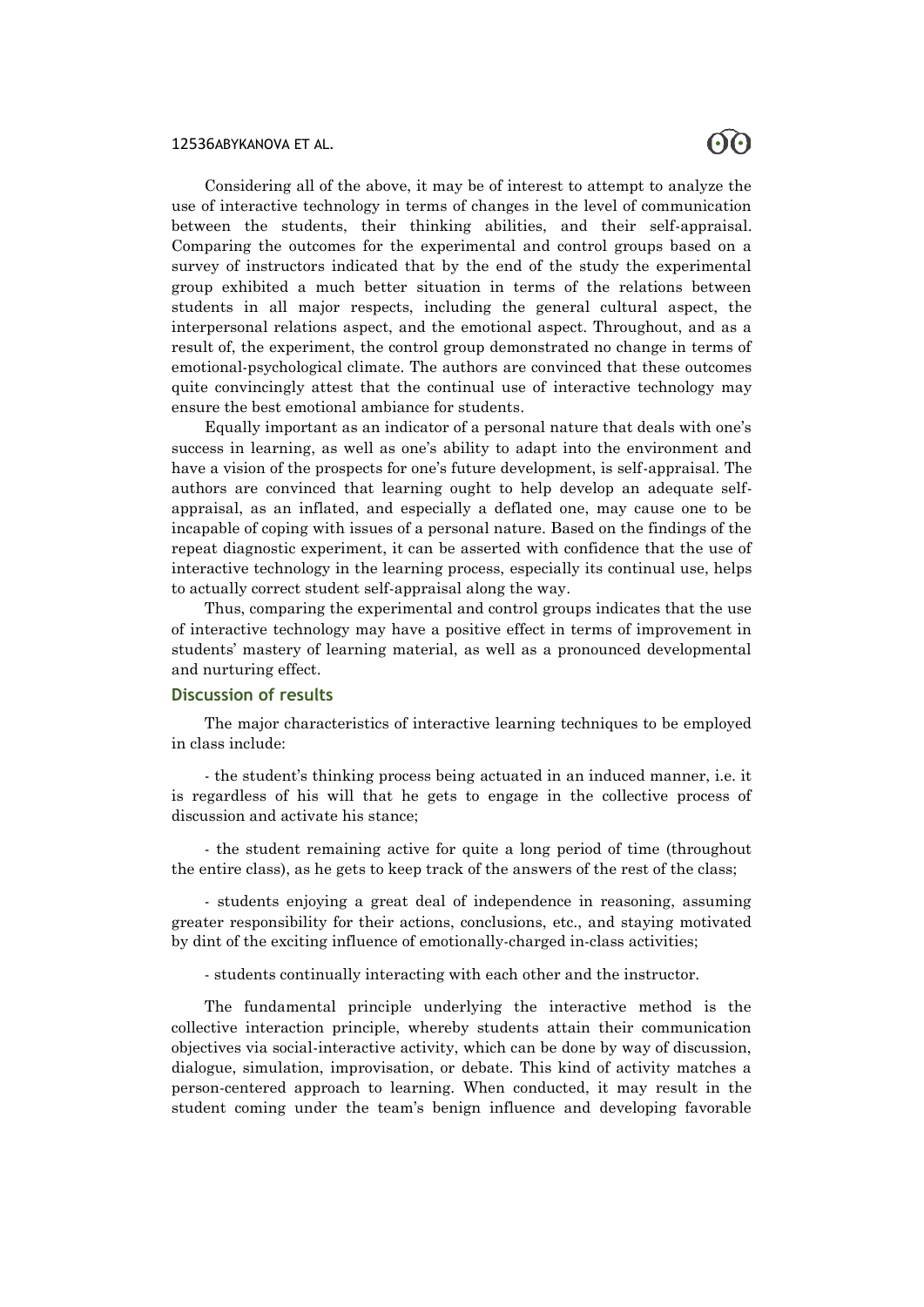relations with the rest of the group. Thus, the authors regard the scientific basis for interactive technology to be a set of conceptual tenets of person-centered learning.

On the other hand, engaging in collective social-interactive activity provides students with the opportunity to maximally display their intellectual and creative abilities and encourages being independent and proactive in making decisions.

Thus, interactive activity is a combination of partners engaging in joint work and an instructor managing student actions. It requires giving up on standard ways of solving communication problems and ensures students intensive speech practice in a relatively relaxed, creative atmosphere. Interactivity in learning can be construed as liaising with one another and learning by way of conversation, dialogue, or polylogue, i.e. active communication. Thus, in using interactive learning technology, the learner acts as not only a mere participant (observer, listener) but also takes an active part in putting the learning process together.

The positive aspects of using interactive learning technology are:

1. It helps expand learners' cognitive potential (obtaining, analyzing, and applying information from different sources) and boost knowledge assimilation.

2. Instructors can readily keep track of student knowledge assimilation and have the opportunity to unlock their potential as an organizer or consultant.

3. There is the possibility of a partnership relationship being formed between the instructor and students and among the students themselves.

However, the findings of an analysis of the use of interactive learning technology reveal that there also are certain negative aspects that need to be addressed, like:

1. Much time may be required to study certain information.

2. One may lack pedagogical experience in how to organize this type of learning activity.

3. There is a lack of instructional materials helping to structure classes in various subjects.

These factors signal the need to train or retrain college instructors by reference to the use of interactive learning technology, as well as to develop relevant instructional materials.

### **Conclusion**

The findings of the experimental study conducted by the authors indicate that the use of interactive technology may have a positive effect in terms of improvement in students' mastery of learning material, as well as a pronounced developmental and nurturing effect. Thus, these findings have confirmed the above-formulated hypothesis, whereby adhering to the above set of factors in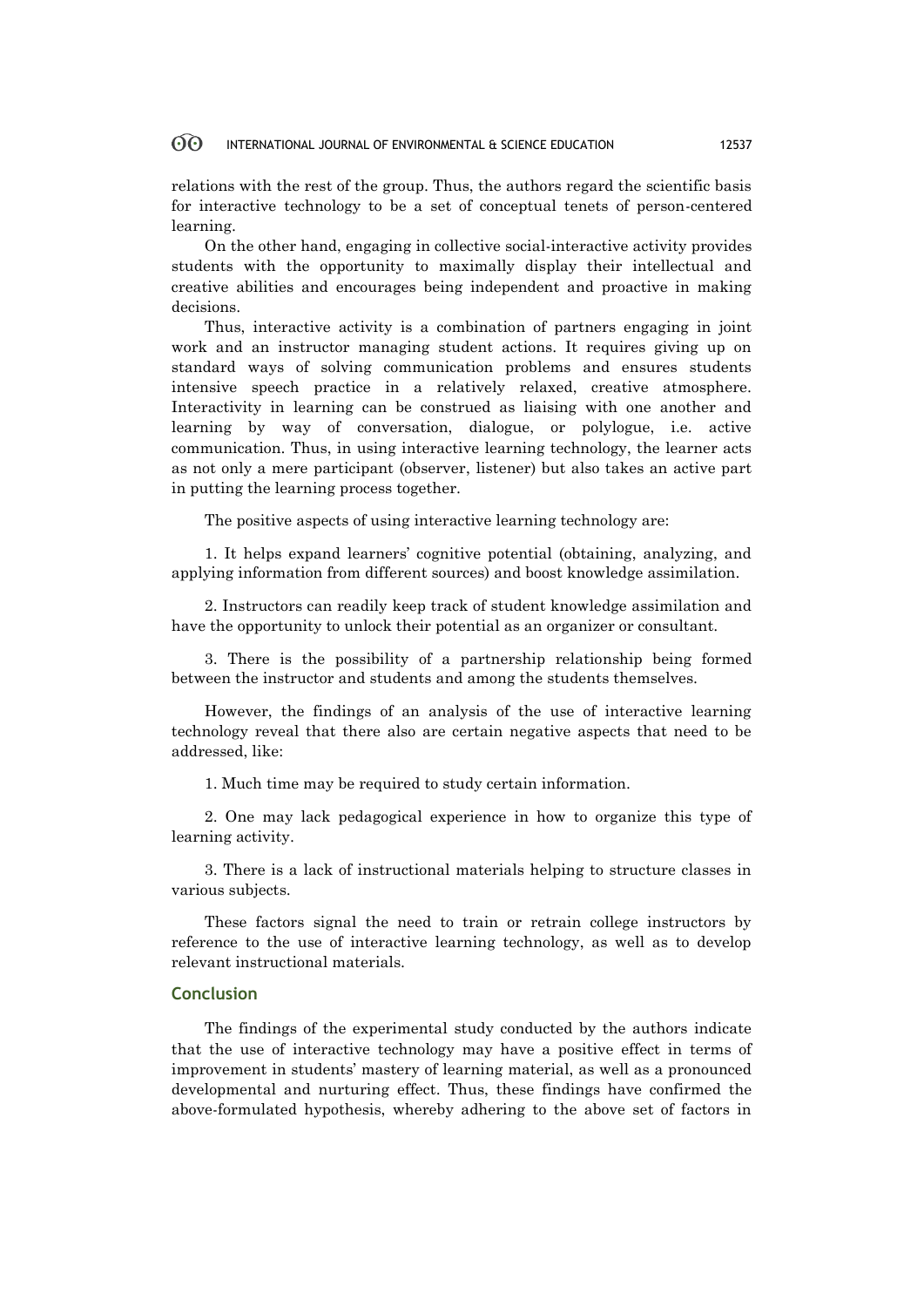tandem with employing interactive methods of learning, will help achieve significant boosts in the effectiveness of the educational process and the caliber of student knowledge.

In conducting the study, the authors treated the use of interactive learning as a specific way to help assimilate study material within the compass of a particular discipline, topic, or issue and within that of a particular interactive technology, the ultimate objective being furthering the development of the person of each student.

The key attributes of implementing interactive technology in college formulated by the authors include: setting specific goals aimed at helping future specialists develop top communication skills; taking an effective approach to planning out and organizing the process of working toward those goals based on the use of a system of interactive exercises and scientifically-grounded active collective actions on the part of participants in the learning process; the interaction and unity of its three components: the organizational form, the didactic process, and the preparedness of college instructors for using this technology and algorithmizing instructor and student actions.

On the whole, the use of interactive technology in the learning process helps stimulate student cognitive processes and develop one's creative abilities and professionally-oriented skills under close-to-real conditions, which calls for further research on the subject.

#### References

- Burkhanova, F. B., & Rodionova, S. E. (2012). Vnedrenie innovatsionnykh aktivnykh i interaktivnykh metodov obucheniya i obrazovatel'nykh tekhnologii v rossiiskikh vuzakh: Sovremennoe sostoyanie i problemy [Implementing innovative active and interactive methods of learning and educational technology in Russian colleges: Current state and emerging issues]. Bulletin of the Bashkir University, 17(4), 1862-1875.
- Gavronskaya, Yu. (2008). Interaktivnost' i interaktivnoe obuchenie [Interactivity and interactive learning]. Higher Education in Russia, 7, 101–104.
- Gushchin, Yu. V. (2012). Interaktivnye metody obucheniya v vysshei shkole [The use of interactive methods of learning in college]. Dubna, 2, 1–18.
- Gulakova, M. V., & Kharchenko, G. I. (2013, November). Interaktivnye metody obucheniya v vuze kak pedagogicheskaya innovatsiya [Interactive methods of learning in colleges as a pedagogical innovation]. Kontsept, 11, 31-35.
- Kashlev, S. S. (2011). Interaktivnye metody obucheniya [Interactive methods of learning]. Minsk, Belarus: TetraSystems, p. 224.
- Korotkova, T. L. (2015). Praktika vnedreniya interaktivnykh form obucheniya studentov [The practice of implementing interactive forms of student learning]. SCI-ARTICLE.RU, 20, 108– 113.
- Klarin, M. V. (2000). Interaktivnoe obuchenie instrument osvoeniya novogo opyta [Interactive learning: A tool for gaining new experience]. Pedagogy, 7, 12–19.
- Nikishina, I. V. (2007). Innovatsionnye pedagogicheskie tekhnologii i organizatsiya uchebnovospitatel'nogo i metodicheskogo protsessov v shkole: Ispol'zovanie interaktivnykh form [Innovative pedagogical technology and organizing the education/bringing-up and methodological processes in school: The use of interactive forms]. Volgograd: Uchitel'.
- Panina, T. S., & Vavilova, L. N. (2008). Sovremennye sposoby aktivizatsii obucheniya [Modern ways to activate learning]. Moscow: Akademiya, p. 176.
- Panfilova, A. P. (2009). Innovatsionnye pedagogicheskie tekhnologii: Aktivnoe obuchenie: Uchebnoe posobie [Innovative pedagogical technology: Active learning: A study guide]. Moscow: Akademiya, p. 192.
- Shevchenko, N. Yu, Guseva, N. V., & Lebedeva, Yu. V. (2009). Formirovanie konkurentosposobnoi lichnosti v usloviyakh rynochnoi ekonomiki [The making of an achievement-oriented person under a market economy]. Modern Problems of Science and Education, 5, 214–217.